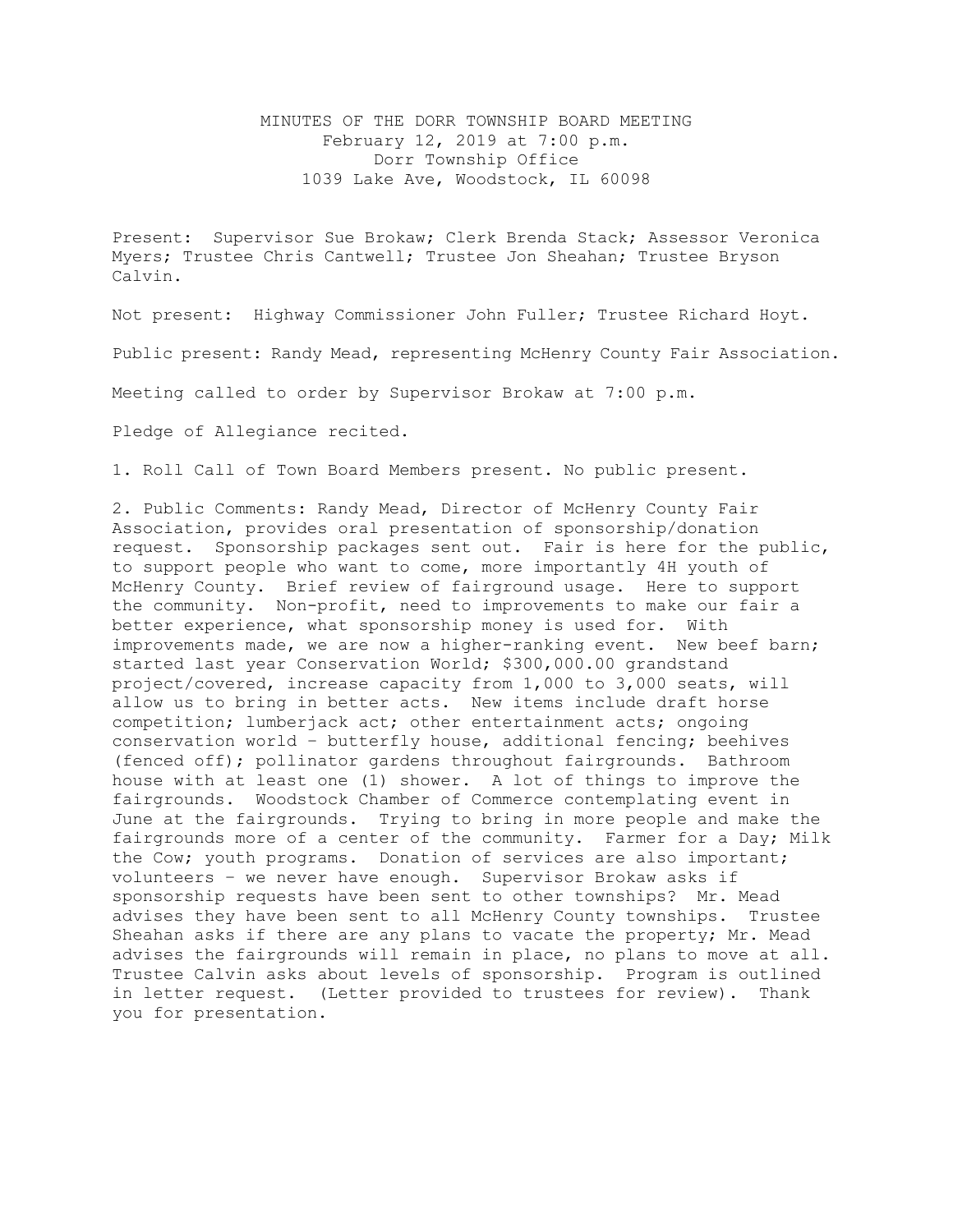Page 2 – 02/12/2019

3. Approval of Minutes of the January 8, 2019 meeting.

**Motion by Trustee Calvin to approve the Minutes of the January 8, 2019 meeting of the Board of Directors. Motion seconded by Trustee Cantwell. Vote called – Yea – 3; abstain – Trustee Sheahan. Motion carries.** 

4. Approval of Claims for period January 9, 2019 to February 12, 2019

| TF | \$55,564.30     | GA | \$4,348.05      |
|----|-----------------|----|-----------------|
|    | DRD \$81,641.68 |    | PHR \$82,800.61 |

Trustee Calvin confirms road district truck purchase (increase indicated) and striping program (McHenry County Dept. of Transportation) last summer program (permanent hard road increase).

**Motion by Trustee Calvin to approve the claims for the period January 9, 2019 to February 12, 2019. Motion seconded by Trustee Cantwell. Board polled; motion approved unanimously.**

General Assistance case report (copies provided for review).

5. Discussion and approval of 2018 Abatement Ordinance

Tax Levy Ordinance, levy amount \$651,334.00. Prefer 15% reduction in the amount of \$97,700.00.

**Motion by Supervisor Brokaw to adopt an Ordinance Abating a Portion of the 2018 Tax Levy of Dorr Town Fund in the amount of \$97,700.00 (15% abatement). Motion seconded by Trustee Calvin. Board polled; motion carried unanimously.**

6. Davis Road Property

Highway Commissioner Fuller not present. Future Agenda item.

7. McHenry County Fair Association donation request

Trustee Calvin states that it is nice they are doing improvements. Trustee Cantwell states it brings people to town; a lot that benefits the town and the township. Supervisor Brokaw advises that she inquired at a recent Supervisors Meeting if other townships received letter from Fair Association requesting donation/sponsorship, and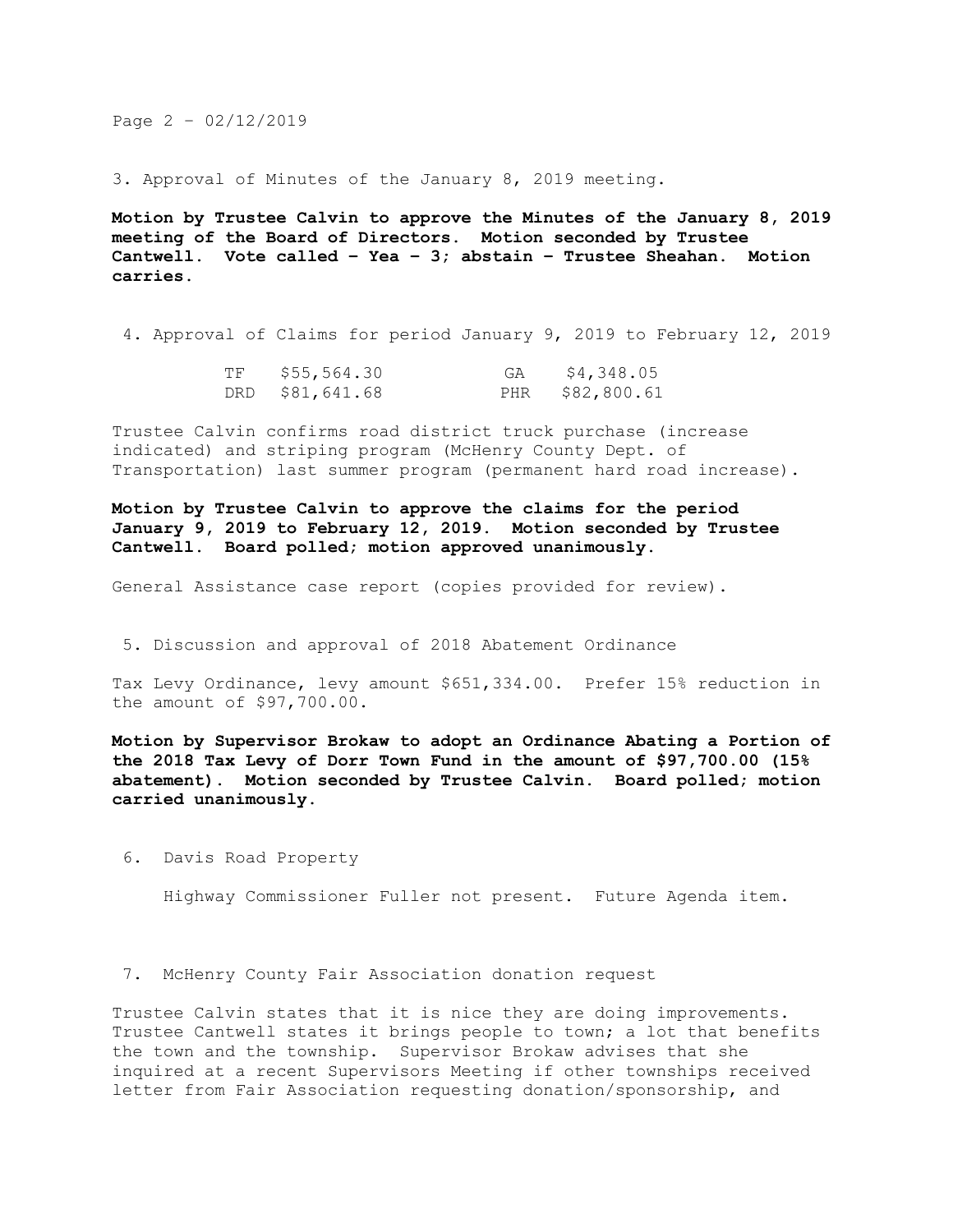Page 3 – 02/12/2019

those present indicated they had not. Trustee Calvin states it is a good cause.

**Motion by Trustee Cantwell to provide \$1,000.00 sponsorship of the McHenry County Fair Association. Motion seconded by Trustee Sheahan. Board polled; motion approved unanimously.**

8. Discussion/Action – McHenry County Senior Services, Activity Service Agreement

Supervisor Brokaw advises she met with the new director and someone from the McHenry office. Pending approval, would like to increase Senior Thursdays from 2<sup>nd</sup> and 3<sup>rd</sup> Thursdays to every Thursday of the month. More meals, 2 days dedicated to Bingo, 2 other days for various activities. We will be charged a fee; have not yet paid for services. Negotiations determined a \$400.00 per month fee. **Motion by Trustee Sheahan to enter into McHenry County Senior Services Activity Service Agreement in the amount of \$400.00 per month, every Thursday. Motion seconded by Trustee Cantwell. Board polled; motion approved unanimously.**

9. Legislative Updates

Recent email sent out from Pam Butler, Township Officials of Illinois – HB 348, McSweeney sponsored bill regarding township referendum. Call your representatives or go online to fill out form.

```
10. Transfer of Appropriations: from 12436 to 12446 $40.00
                    from 40403 to 40466 $6,000.00
```
**Motion by Trustee Sheahan to transfer from line item 12436 in the Town Fund the sum of Forty Dollars (\$40.00), added to line item 12446 in the same fund, making the adjusted appropriation for the first line item aforesaid Three Hundred Sixty Dollars (\$360.00), and for the second line item aforesaid Two Thousand Forty Dollars (\$2,040.00). Motion seconded by Trustee Cantwell. Board polled; motion approved unanimously.**

**Motion by Trustee Sheahan to transfer from line item 40403 in the Permanent Hard Board Fund the sum of Six Thousand Dollars (\$6,000.00), which transferred fund is hereby added to the line item 40466 in the same fund, making the adjusted appropriation for the first line item aforesaid Eighty Nine Thousand Dollars (\$89,000.00), and for the second line item aforesaid Twenty Six Thousand Dollars (\$26,000.00). Motion seconded by Trustee Cantwell. Board polled; motion approved unanimously.**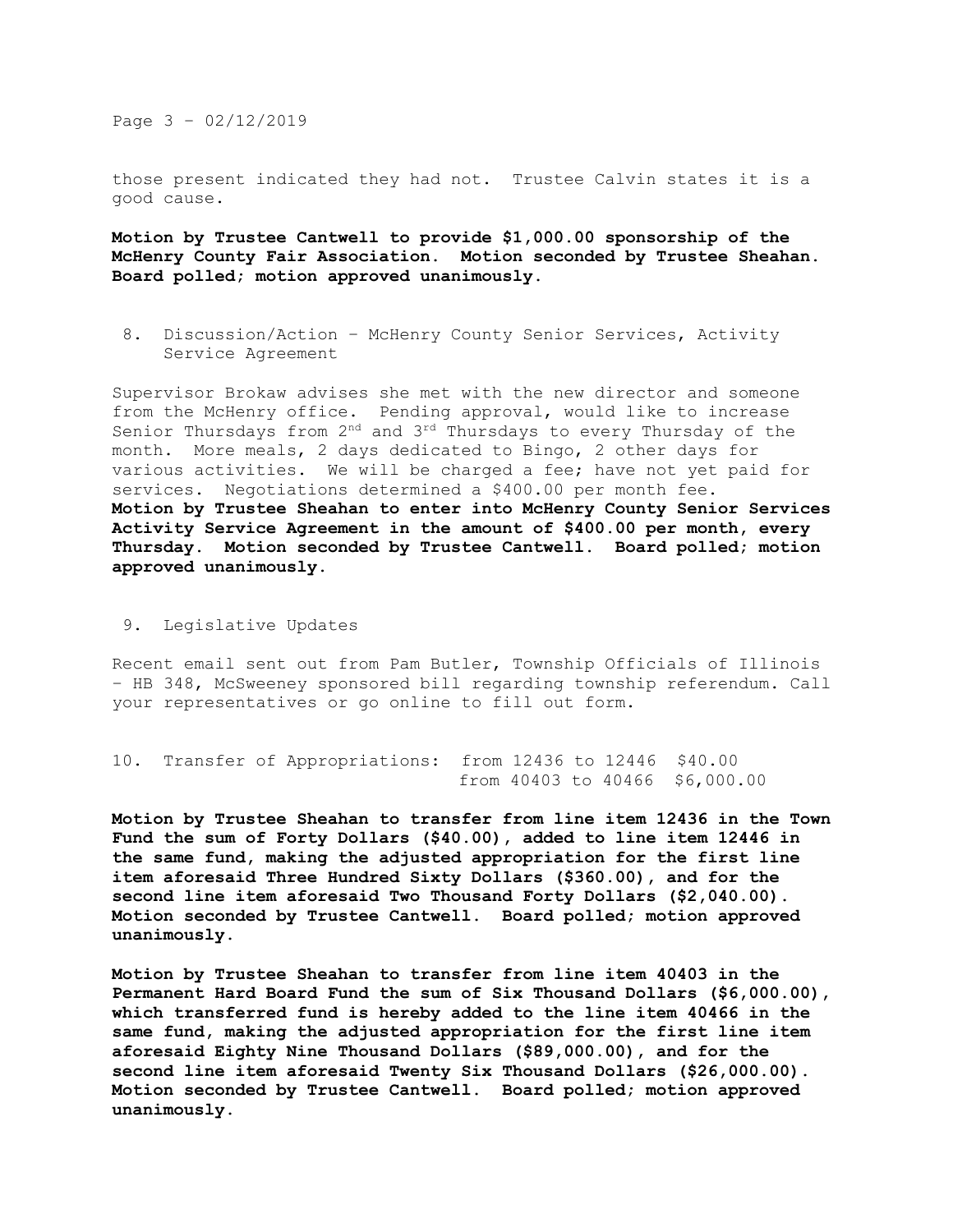## **Page 4 – 02/12/2019**

## 11. Reports:

**Supervisor –** Thank you letter received from Woodstock Rotary for  $$2,500.00$  donation. Coming up in March - March  $15<sup>th</sup>$ , Giovanni's in Rockford, TOI training; please let Sue know by Friday, February 15<sup>th</sup> if you will attend so she can register and pay fee(s). Topics Day April 3rd – 11:30 a.m. lunch; meeting at State Capital with elected officials; reception 5:00 p.m. – 7:00 p.m. Letter received from City of Woodstock asking for our support in giving money towards Pioneer Center, between \$5,000.00 and \$15,000.00. (Copy of letter to be provided to Board for review and further discussion). Spoke with Jill May, City of Woodstock Human Resources Department, regarding recognition/employee service awards; brief description of their program. It would be nice to recognize our employees. Propose recognition of employees at Annual Township Meeting; will set aside funds in Town Fund as necessary.

**Assessor –** Residential sales Entered January 9, 2019 – February 12, 2019 provided for review. Working with City of Woodstock (Garrett Anderson) on TIF projects. Close contact with Bob Ross, County Assessor, for his input. Explanation of issues contemplated.

**Highway Commissioner –** Highway Commissioner Fuller not present due to ongoing weather conditions.

**Clerk –** Statements of Economic Interest – make sure those who have not completed are done by May 1st. Fines imposed.

 Annual Meeting approval of Agenda. Draft Agenda provided for review. Include recognition of employees/service award. **Motion by Trustee Cantwell to approve the Annual Meeting Agenda as proposed. Motion seconded by Trustee Calvin. Motion approved unanimously.**

**Trustees** – No report.

- 12. Executive Session None.
- 13. New Business None.